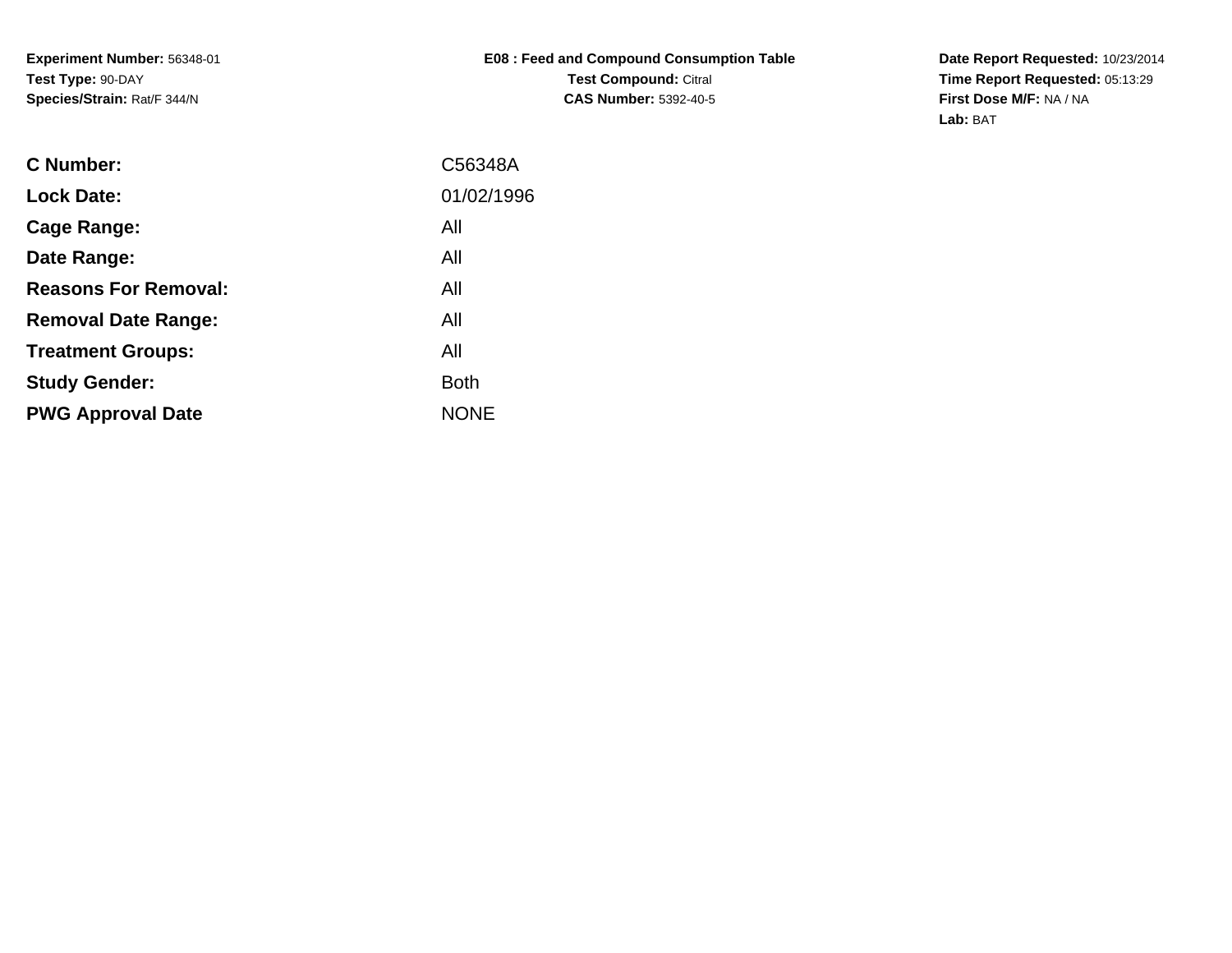**Date Report Requested:** 10/23/2014 **Time Report Requested:** 05:13:29**First Dose M/F:** NA / NA**Lab:** BAT

### **MALE**

| week |                      |                     | <b>UNTREAT CONTROL</b> |                          |                             |                     | <b>VEHICLE CONTROL</b> |                          |                      |                     | 3900 PPM             |                   |                      |              |
|------|----------------------|---------------------|------------------------|--------------------------|-----------------------------|---------------------|------------------------|--------------------------|----------------------|---------------------|----------------------|-------------------|----------------------|--------------|
|      | DAILY<br><b>FEED</b> | <b>FEED</b><br>hour | <b>BODY</b><br>WT(g)   | <b>NUM</b><br><b>WTS</b> | <b>DAILY</b><br><b>FEED</b> | <b>FEED</b><br>hour | <b>BODY</b><br>WT(g)   | <b>NUM</b><br><b>WTS</b> | DAILY<br><b>FEED</b> | <b>FEED</b><br>hour | <b>BODY</b><br>WT(g) | <b>NUM</b><br>WTS | DOSE/<br><b>CTRL</b> | DOSE/<br>DAY |
|      |                      |                     | 81.0                   | 10                       |                             |                     | 81.0                   | 10                       |                      |                     | 80.2                 | 10                |                      |              |
| 2    | 16.2                 | 1636                | 114.8                  | 10                       | 15.4                        | 1638                | 113.0                  | 10                       | 16.1                 | 2355                | 104.8                | 10                | 1.02                 | 1920.3       |
| 3    | 16.9                 | 1684                | 153.4                  | 10                       | 16.9                        | 1682                | 149.3                  | 10                       | 16.9                 | 966                 | 140.1                | 10                | 1.00                 | 1507.9       |
| 4    | 17.7                 | 1695                | 192.1                  | 10                       | 18.4                        | 1695                | 187.9                  | 10                       | 18.8                 | 1696                | 178.0                | 10                | 1.04                 | 1320.2       |
| 5    | 18.9                 | 1650                | 225.9                  | 10                       | 19.5                        | 1650                | 221.5                  | 10                       | 18.8                 | 1650                | 209.4                | 10                | 0.98                 | 1122.3       |
| 6    | 19.1                 | 1688                | 246.7                  | 10                       | 19.0                        | 1688                | 243.7                  | 10                       | 18.2                 | 1688                | 230.9                | 10                | 0.96                 | 985.3        |
|      | 17.7                 | 1674                | 264.0                  | 10                       | 18.3                        | 1674                | 265.0                  | 10                       | 18.6                 | 1674                | 251.0                | 10                | 1.03                 | 926.3        |
| 8    | 18.9                 | 1676                | 280.8                  | 10                       | 18.4                        | 1676                | 280.4                  | 10                       | 17.9                 | 1676                | 265.7                | 10                | 0.96                 | 842.1        |
| 9    | 16.9                 | 1686                | 294.5                  | 10                       | 17.5                        | 1686                | 294.8                  | 10                       | 17.9                 | 1686                | 278.9                | 10                | 1.04                 | 802.3        |
| 10   | 17.9                 | 1689                | 307.8                  | 10                       | 16.9                        | 1689                | 306.5                  | 10                       | 17.6                 | 1689                | 286.6                | 10                | 1.01                 | 767.6        |
| 11   | 17.3                 | 1670                | 317.4                  | 10                       | 17.1                        | 1670                | 316.7                  | 10                       | 17.1                 | 1670                | 297.8                | 10                | 0.99                 | 717.8        |
| 12   | 17.2                 | 1675                | 326.8                  | 10                       | 17.6                        | 1675                | 325.7                  | 10                       | 16.8                 | 1675                | 307.9                | 10                | 0.97                 | 682.0        |
| 13   | 17.6                 | 2401                | 336.6                  | 10                       | 17.9                        | 2400                | 336.3                  | 10                       | 18.4                 | 2400                | 318.3                | 10                | 1.04                 | 722.6        |
| 14   | 17.1                 | 1182                |                        |                          | 18.7                        | 1183                |                        |                          | 19.9                 | 1184                |                      |                   | 1.11                 |              |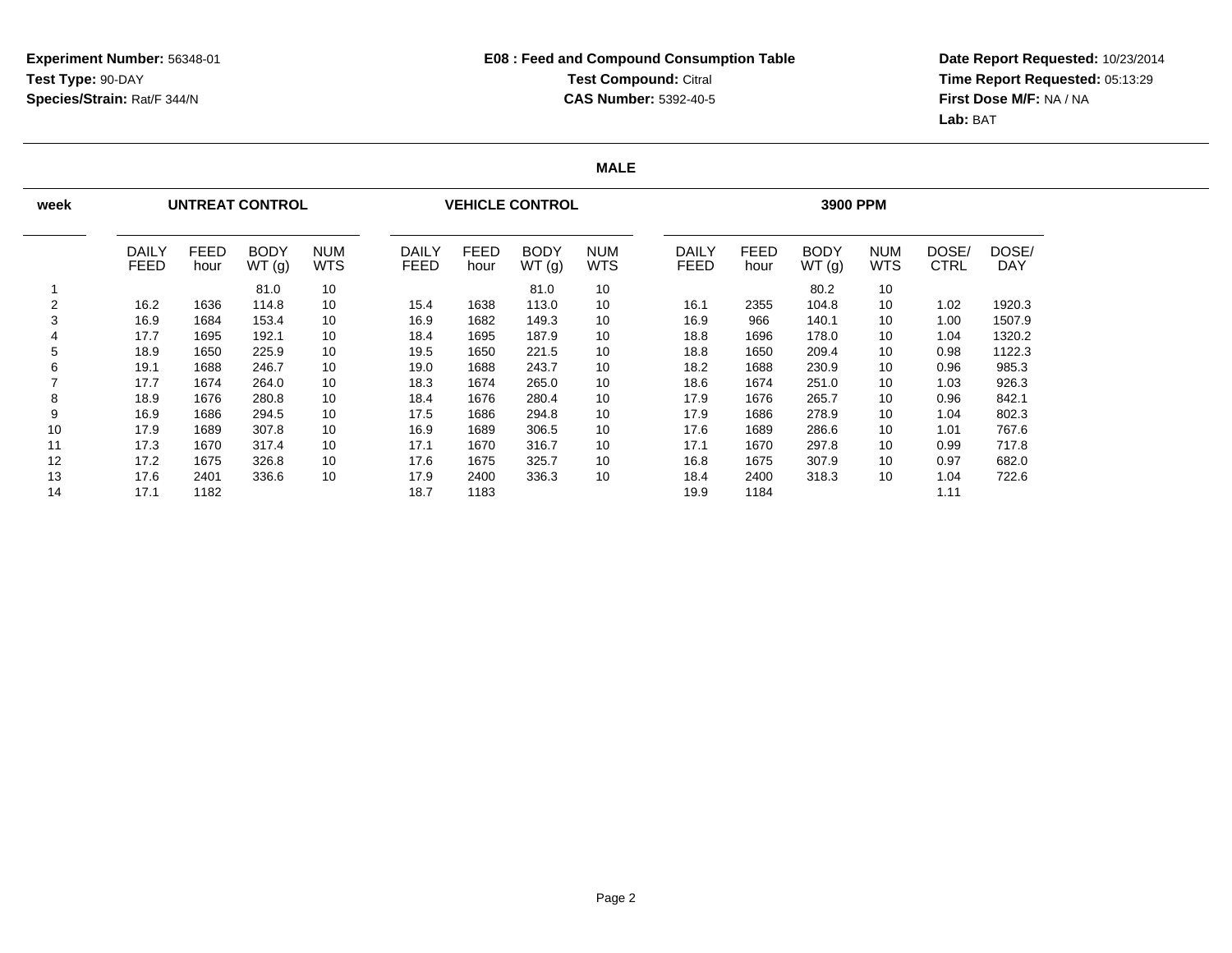**Date Report Requested:** 10/23/2014 **Time Report Requested:** 05:13:29**First Dose M/F:** NA / NA**Lab:** BAT

### **MALE**

| week |                             |                     | <b>7800 PPM</b>      |                          |                      |                     |                             |                     | 15600 PPM            |                          |                      |                     |
|------|-----------------------------|---------------------|----------------------|--------------------------|----------------------|---------------------|-----------------------------|---------------------|----------------------|--------------------------|----------------------|---------------------|
|      | <b>DAILY</b><br><b>FEED</b> | <b>FEED</b><br>hour | <b>BODY</b><br>WT(g) | <b>NUM</b><br><b>WTS</b> | DOSE/<br><b>CTRL</b> | DOSE/<br><b>DAY</b> | <b>DAILY</b><br><b>FEED</b> | <b>FEED</b><br>hour | <b>BODY</b><br>WT(g) | <b>NUM</b><br><b>WTS</b> | DOSE/<br><b>CTRL</b> | DOSE/<br><b>DAY</b> |
|      |                             |                     | 83.9                 | 10                       |                      |                     |                             |                     | 83.9                 | 10                       |                      |                     |
| 2    | 15.5                        | 2356                | 100.7                | 10                       | 0.98                 | 3848.1              | 8.4                         | 1640                | 85.2                 | 10                       | 0.53                 | 4929.6              |
| 3    | 18.1                        | 976                 | 132.2                | 10                       | 1.07                 | 3422.8              | 17.6                        | 1692                | 104.1                | 10                       | 1.04                 | 8453.4              |
| 4    | 20.7                        | 1707                | 163.6                | 10                       | 1.15                 | 3163.2              | 20.0                        | 1708                | 131.2                | 10                       | 1.11                 | 7622.0              |
| 5    | 20.0                        | 1628                | 194.3                | 10                       | 1.04                 | 2573.3              | 20.2                        | 1628                | 153.7                | 10                       | 1.05                 | 6571.2              |
| 6    | 19.1                        | 1688                | 212.8                | 10                       | 1.00                 | 2243.9              | 20.2                        | 1688                | 167.2                | 10                       | 1.06                 | 6040.7              |
| 7    | 25.0                        | 1676                | 226.4                | 10                       | 1.39                 | 2760.6              | 26.4                        | 1674                | 182.7                | 10                       | 1.47                 | 7225.0              |
| 8    | 20.5                        | 1676                | 240.5                | 10                       | 1.10                 | 2131.0              | 20.8                        | 1678                | 202.1                | 10                       | 1.12                 | 5146.0              |
| 9    | 20.2                        | 1686                | 252.0                | 10                       | 1.17                 | 2004.0              | 20.8                        | 1688                | 209.4                | 10                       | 1.21                 | 4966.6              |
| 10   | 21.1                        | 1689                | 263.0                | 10                       | 1.21                 | 2005.7              | 21.3                        | 1697                | 215.4                | 10                       | 1.22                 | 4944.3              |
| 11   | 21.2                        | 1670                | 275.5                | 10                       | 1.23                 | 1923.8              | 21.7                        | 1664                | 232.5                | 10                       | 1.26                 | 4666.7              |
| 12   | 21.7                        | 1675                | 285.0                | 10                       | 1.25                 | 1903.5              | 19.2                        | 1671                | 240.0                | 10                       | 1.10                 | 4000.0              |
| 13   | 21.6                        | 2398                | 292.1                | 10                       | 1.22                 | 1848.7              | 20.6                        | 2398                | 246.5                | 10                       | 1.16                 | 4178.5              |
| 14   | 20.1                        | 1186                |                      |                          | 1.12                 |                     | 15.6                        | 1187                |                      |                          | 0.87                 |                     |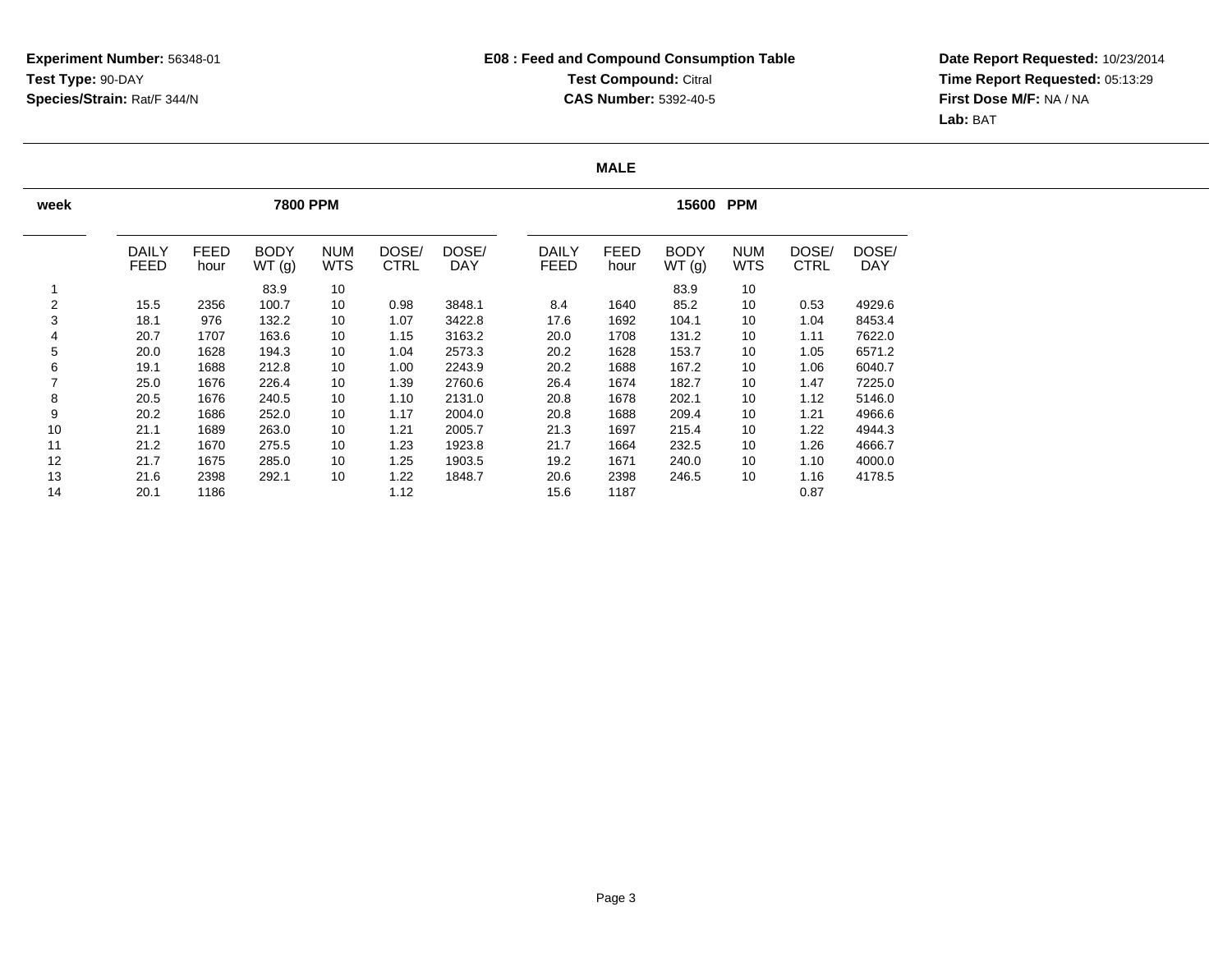**Date Report Requested:** 10/23/2014 **Time Report Requested:** 05:13:29**First Dose M/F:** NA / NA**Lab:** BAT

### **MALE**

| week |                      |              | 31300 PPM            |                          |                      |              |
|------|----------------------|--------------|----------------------|--------------------------|----------------------|--------------|
|      | <b>DAILY</b><br>FEED | FEED<br>hour | <b>BODY</b><br>WT(g) | <b>NUM</b><br><b>WTS</b> | DOSE/<br><b>CTRL</b> | DOSE/<br>DAY |
|      |                      |              | 80.5                 | 10                       |                      |              |
| ◠    | 5.2                  | 2156         | 61.1                 | 10                       | 0.33                 | 8510.6       |
|      |                      |              |                      |                          |                      |              |
|      |                      |              |                      |                          |                      |              |
|      |                      |              |                      |                          |                      |              |
|      |                      |              |                      |                          |                      |              |
|      |                      |              |                      |                          |                      |              |
| ਲ਼   |                      |              |                      |                          |                      |              |
| 9    |                      |              |                      |                          |                      |              |
| ΊU   |                      |              |                      |                          |                      |              |
| 11   |                      |              |                      |                          |                      |              |
| 12   |                      |              |                      |                          |                      |              |
| 14   |                      |              |                      |                          |                      |              |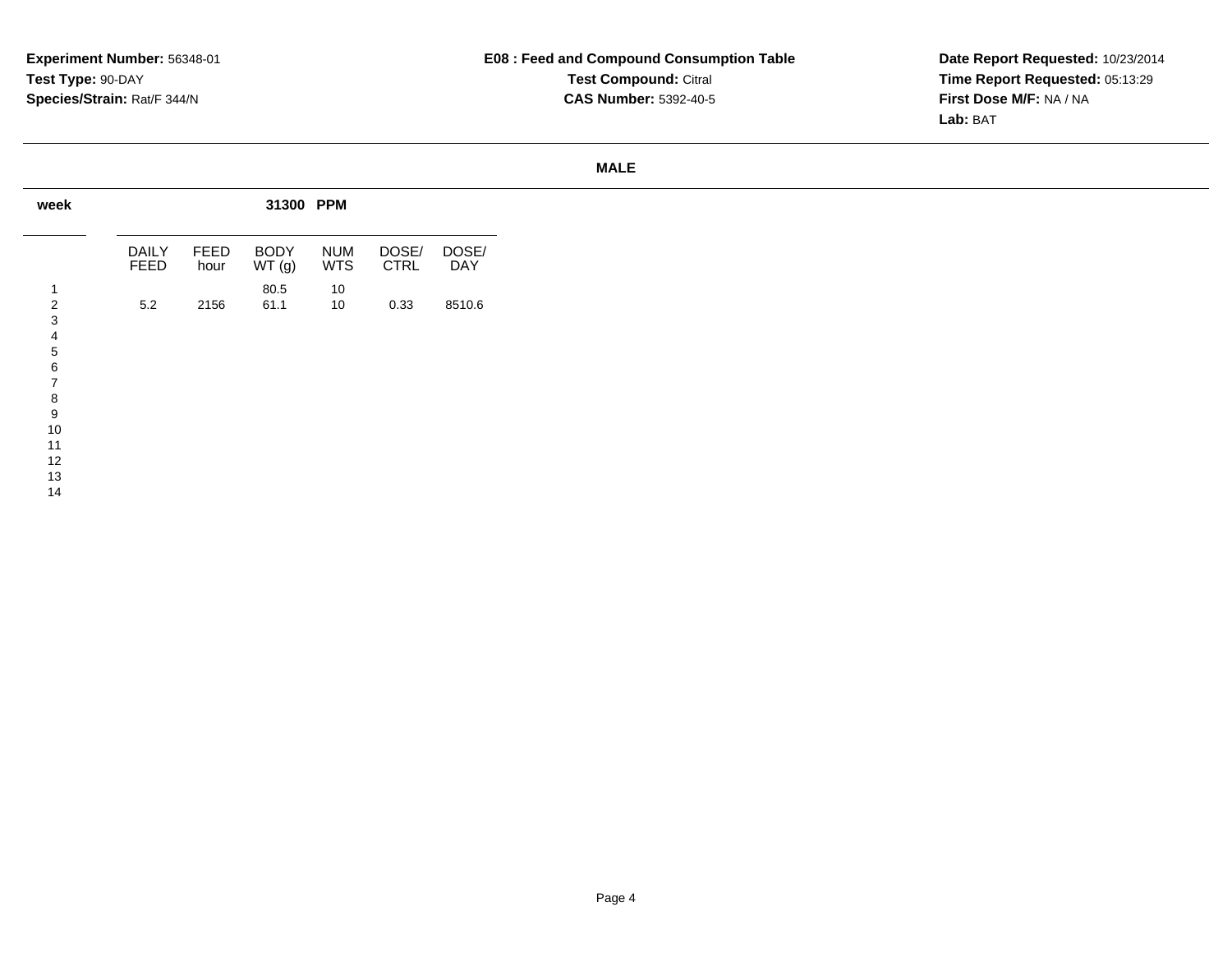**Experiment Number:** 56348-01**Test Type:** 90-DAY**Species/Strain:** Rat/F 344/N

**E08 : Feed and Compound Consumption TableTest Compound:** Citral **CAS Number:** 5392-40-5

\*\*\*END OF MALE DATA\*\*\*

**Date Report Requested:** 10/23/2014 **Time Report Requested:** 05:13:29**First Dose M/F:** NA / NA**Lab:** BAT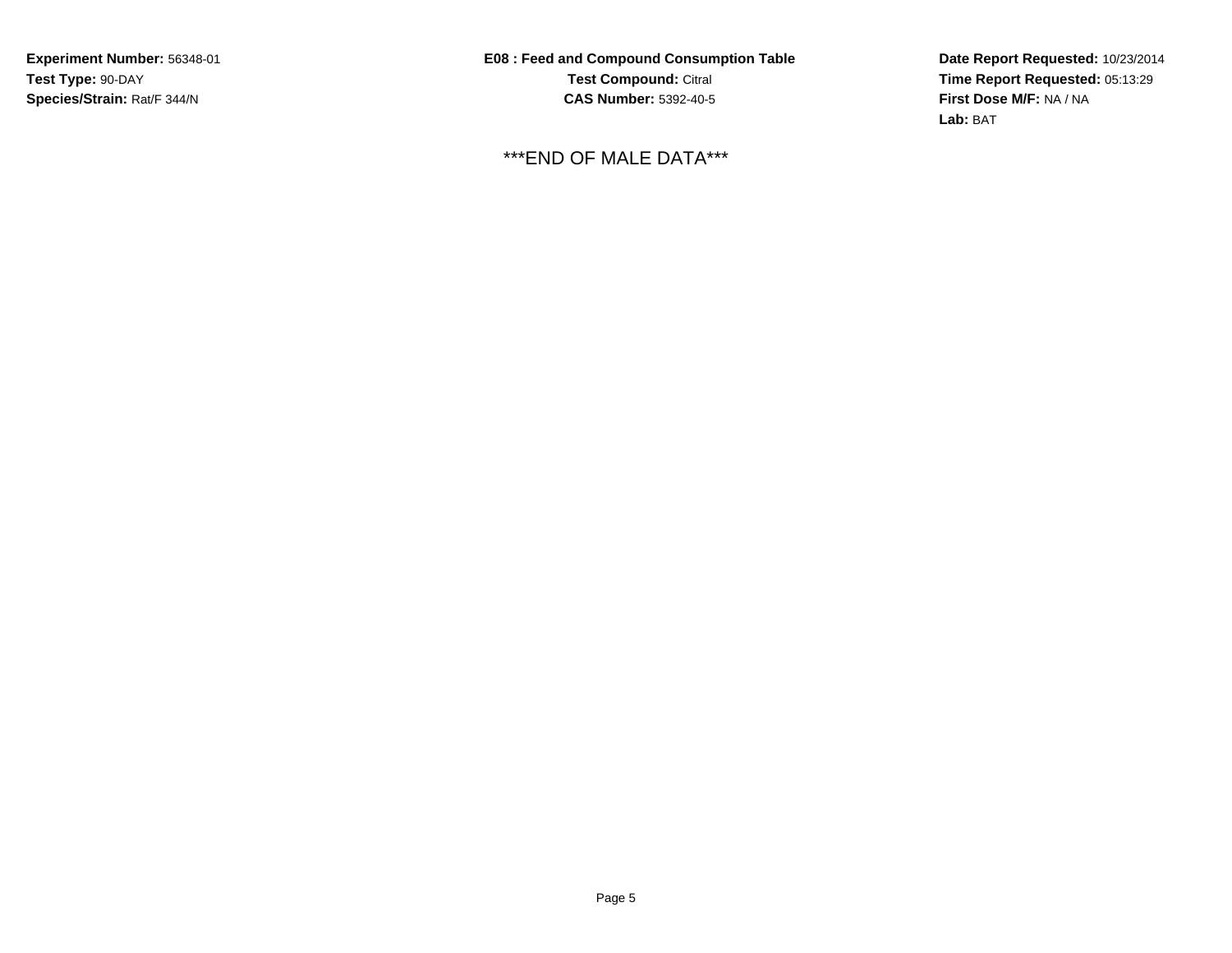**Date Report Requested:** 10/23/2014 **Time Report Requested:** 05:13:29**First Dose M/F:** NA / NA**Lab:** BAT

### **FEMALE**

| week |                      |                     | <b>UNTREAT CONTROL</b> |                          |                      |                     | <b>VEHICLE CONTROL</b> |                          |                             |                     | 3900 PPM             |                   |                      |              |
|------|----------------------|---------------------|------------------------|--------------------------|----------------------|---------------------|------------------------|--------------------------|-----------------------------|---------------------|----------------------|-------------------|----------------------|--------------|
|      | DAILY<br><b>FEED</b> | <b>FEED</b><br>hour | <b>BODY</b><br>WT(g)   | <b>NUM</b><br><b>WTS</b> | DAILY<br><b>FEED</b> | <b>FEED</b><br>hour | <b>BODY</b><br>WT(g)   | <b>NUM</b><br><b>WTS</b> | <b>DAILY</b><br><b>FEED</b> | <b>FEED</b><br>hour | <b>BODY</b><br>WT(g) | <b>NUM</b><br>WTS | DOSE/<br><b>CTRL</b> | DOSE/<br>DAY |
|      | 12.7                 | 1412                | 83.7                   | 10                       | 13.2                 | 1412                | 81.8                   | 10                       |                             |                     | 79.4                 | 10                |                      |              |
| 2    | 13.1                 | 1668                | 103.5                  | 10                       | 12.5                 | 1668                | 102.5                  | 10                       | 11.6                        | 1679                | 94.6                 | 10                | 0.91                 | 1532.8       |
| 3    | 14.2                 | 255                 | 127.4                  | 10                       | 11.8                 | 256                 | 123.0                  | 10                       | 13.0                        | 1668                | 116.8                | 10                | 1.00                 | 1391.3       |
| 4    | 12.9                 | 1695                | 141.8                  | 10                       | 11.9                 | 1695                | 137.7                  | 10                       | 11.9                        | 1694                | 129.3                | 10                | 0.96                 | 1150.4       |
| 5    | 13.0                 | 1652                | 156.6                  | 10                       | 12.1                 | 1652                | 149.7                  | 10                       | 12.1                        | 1652                | 141.3                | 10                | 0.96                 | 1070.4       |
| 6    | 12.6                 | 1688                | 163.3                  | 10                       | 11.9                 | 1688                | 158.8                  | 10                       | 11.8                        | 1688                | 148.9                | 10                | 0.96                 | 990.6        |
|      | 12.2                 | 1676                | 171.4                  | 10                       | 11.4                 | 1676                | 164.4                  | 10                       | 11.6                        | 1677                | 157.5                | 10                | 0.98                 | 920.6        |
| 8    | 12.5                 | 1681                | 176.5                  | 10                       | 11.2                 | 1681                | 170.9                  | 10                       | 11.3                        | 1681                | 163.1                | 10                | 0.95                 | 866.0        |
| 9    | 12.3                 | 1688                | 181.1                  | 10                       | 11.1                 | 1688                | 173.0                  | 10                       | 10.8                        | 1688                | 165.6                | 10                | 0.92                 | 815.2        |
| 10   | 12.2                 | 1680                | 187.0                  | 10                       | 10.8                 | 1680                | 175.5                  | 10                       | 11.0                        | 1680                | 170.0                | 10                | 0.96                 | 808.8        |
| 11   | 12.1                 | 1678                | 191.8                  | 10                       | 10.5                 | 1678                | 181.8                  | 10                       | 10.3                        | 1678                | 172.0                | 10                | 0.91                 | 748.5        |
| 12   | 11.7                 | 1672                | 195.5                  | 10                       | 11.3                 | 1672                | 184.8                  | 10                       | 10.5                        | 1672                | 176.0                | 10                | 0.91                 | 745.7        |
| 13   | 12.1                 | 1682                | 199.9                  | 10                       | 11.4                 | 1682                | 189.5                  | 10                       | 11.1                        | 1682                | 180.2                | 10                | 0.94                 | 770.0        |
| 14   | 11.8                 | 1902                |                        |                          | 10.7                 | 1902                |                        |                          | 9.6                         | 1902                |                      |                   | 0.85                 |              |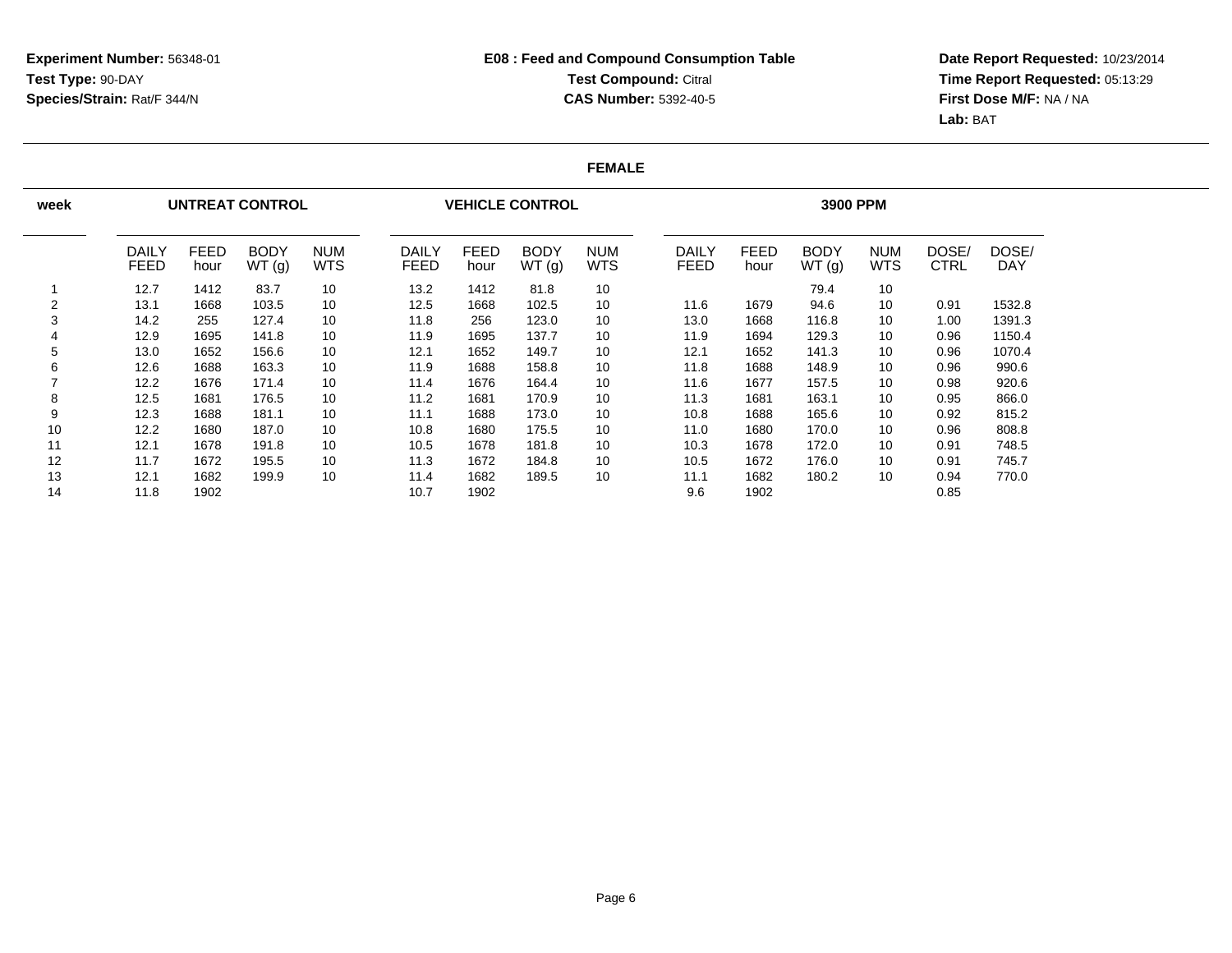**Date Report Requested:** 10/23/2014 **Time Report Requested:** 05:13:29**First Dose M/F:** NA / NA**Lab:** BAT

### **FEMALE**

| week |                             |                     | <b>7800 PPM</b>      |                          |                      |                     |                             |                     | 15600 PPM            |                          |                      |                     |
|------|-----------------------------|---------------------|----------------------|--------------------------|----------------------|---------------------|-----------------------------|---------------------|----------------------|--------------------------|----------------------|---------------------|
|      | <b>DAILY</b><br><b>FEED</b> | <b>FEED</b><br>hour | <b>BODY</b><br>WT(g) | <b>NUM</b><br><b>WTS</b> | DOSE/<br><b>CTRL</b> | DOSE/<br><b>DAY</b> | <b>DAILY</b><br><b>FEED</b> | <b>FEED</b><br>hour | <b>BODY</b><br>WT(g) | <b>NUM</b><br><b>WTS</b> | DOSE/<br><b>CTRL</b> | DOSE/<br><b>DAY</b> |
|      |                             |                     | 84.1                 | 10                       |                      |                     |                             |                     | 84.3                 | 10                       |                      |                     |
| 2    | 12.0                        | 2385                | 95.8                 | 10                       | 0.94                 | 3131.5              | 6.5                         | 1681                | 83.1                 | 10                       | 0.51                 | 3911.0              |
| 3    | 12.7                        | 963                 | 116.8                | 10                       | 0.98                 | 2718.3              | 11.9                        | 1669                | 100.1                | 10                       | 0.92                 | 5944.1              |
| 4    | 12.7                        | 1694                | 131.6                | 10                       | 1.02                 | 2412.6              | 11.3                        | 1693                | 115.4                | 10                       | 0.91                 | 4896.0              |
| 5    | 12.7                        | 1652                | 144.7                | 10                       | 1.01                 | 2194.2              | 11.6                        | 1652                | 127.1                | 10                       | 0.92                 | 4563.3              |
| 6    | 12.0                        | 1686                | 151.4                | 10                       | 0.98                 | 1981.5              | 11.4                        | 1686                | 134.8                | 10                       | 0.93                 | 4228.5              |
|      | 12.0                        | 1677                | 158.3                | 10                       | 1.02                 | 1895.1              | 11.8                        | 1677                | 143.5                | 10                       | 1.00                 | 4111.5              |
| 8    | 12.2                        | 1681                | 162.6                | 10                       | 1.03                 | 1875.8              | 11.0                        | 1681                | 146.3                | 10                       | 0.93                 | 3759.4              |
| 9    | 11.6                        | 1688                | 167.8                | 10                       | 0.99                 | 1728.2              | 11.7                        | 1687                | 150.2                | 10                       | 1.00                 | 3894.8              |
| 10   | 11.2                        | 1680                | 171.2                | 10                       | 0.97                 | 1635.5              | 11.3                        | 1680                | 155.6                | 10                       | 0.98                 | 3631.1              |
| 11   | 10.9                        | 1678                | 175.6                | 10                       | 0.96                 | 1551.8              | 10.6                        | 1677                | 159.8                | 10                       | 0.94                 | 3316.6              |
| 12   | 10.8                        | 1672                | 179.4                | 10                       | 0.94                 | 1505.0              | 11.1                        | 1672                | 162.9                | 10                       | 0.97                 | 3407.0              |
| 13   | 10.7                        | 1682                | 181.2                | 10                       | 0.91                 | 1476.3              | 10.4                        | 1684                | 166.1                | 10                       | 0.89                 | 3130.6              |
| 14   | 10.8                        | 1902                |                      |                          | 0.96                 |                     | 10.2                        | 1902                |                      |                          | 0.91                 |                     |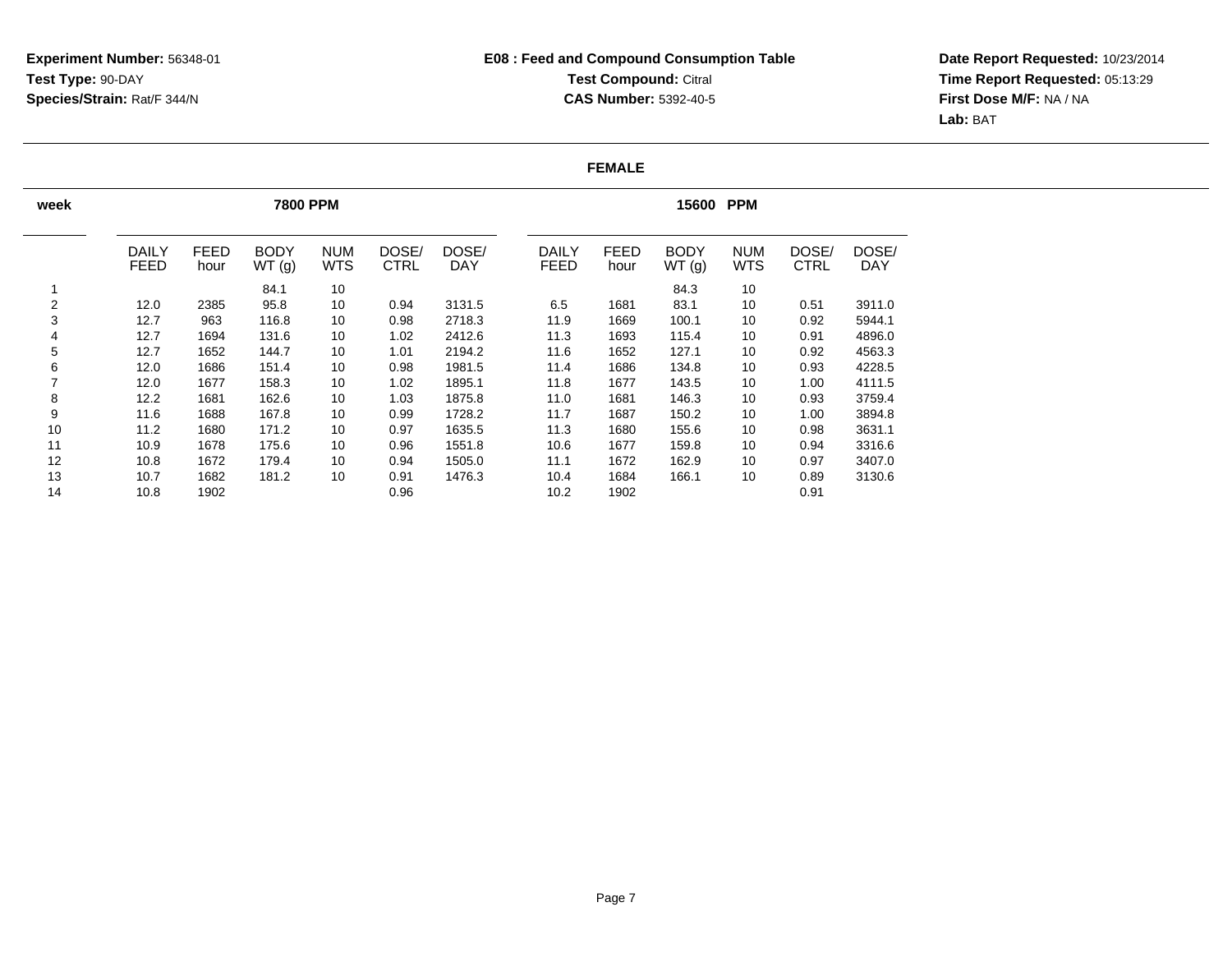**Date Report Requested:** 10/23/2014 **Time Report Requested:** 05:13:29**First Dose M/F:** NA / NA**Lab:** BAT

#### **FEMALE**

| week     |                      |              | 31300 PPM            |                          |                      |              |
|----------|----------------------|--------------|----------------------|--------------------------|----------------------|--------------|
|          | <b>DAILY</b><br>FEED | FEED<br>hour | <b>BODY</b><br>WT(g) | <b>NUM</b><br><b>WTS</b> | DOSE/<br><b>CTRL</b> | DOSE/<br>DAY |
|          |                      |              | 84.2                 | 10                       |                      |              |
|          | 5.5                  | 1952         | 67.6                 | 10 <sup>1</sup>          | 0.43                 | 8136.1       |
|          |                      |              |                      |                          |                      |              |
|          |                      |              |                      |                          |                      |              |
|          |                      |              |                      |                          |                      |              |
|          |                      |              |                      |                          |                      |              |
| ч        |                      |              |                      |                          |                      |              |
| 10       |                      |              |                      |                          |                      |              |
| 11<br>12 |                      |              |                      |                          |                      |              |

 1314